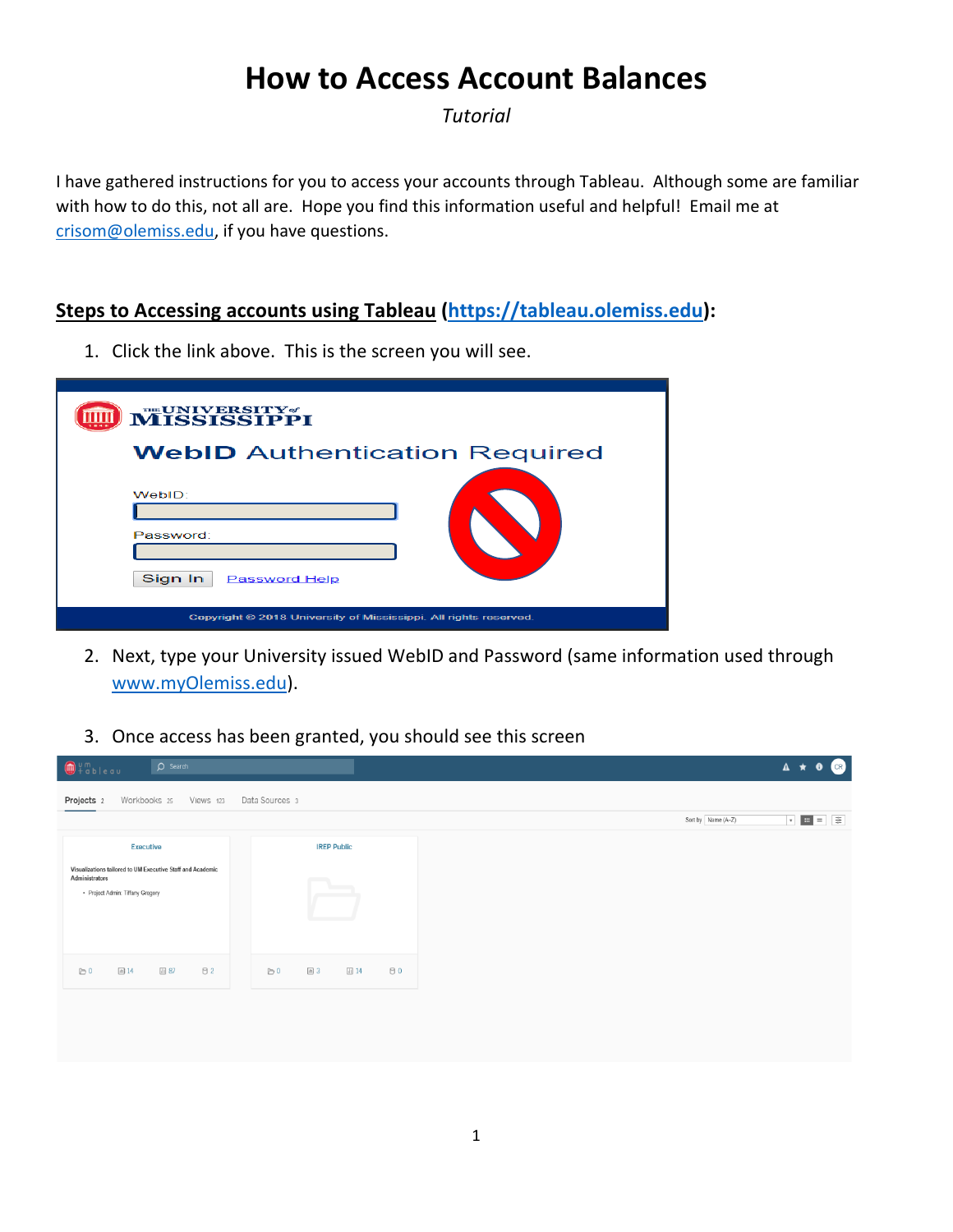4. Next, click on the tab labeled, **Workbooks** and this will be the next screen you will see. This tab will allow you to access the *Budget Workbook* needed to retrieve account balances.

| Workbooks 25<br>Projects <sub>2</sub>                                                                                                                                     | Views 123                                                                                                                                                                        | Data Sources 3                                                                                                                                                                                                                                                                                                                                                                                                                                                                                                                 |                                                                                                                                                                                                                                                                                                                                                                                                                                                                                                                                              |                                                                                           |                                                                                                                                                | $\begin{array}{c} \hline \end{array}$<br>Sort by Views: All (Most-Least)<br>$\overline{\phantom{a}}$                                          |
|---------------------------------------------------------------------------------------------------------------------------------------------------------------------------|----------------------------------------------------------------------------------------------------------------------------------------------------------------------------------|--------------------------------------------------------------------------------------------------------------------------------------------------------------------------------------------------------------------------------------------------------------------------------------------------------------------------------------------------------------------------------------------------------------------------------------------------------------------------------------------------------------------------------|----------------------------------------------------------------------------------------------------------------------------------------------------------------------------------------------------------------------------------------------------------------------------------------------------------------------------------------------------------------------------------------------------------------------------------------------------------------------------------------------------------------------------------------------|-------------------------------------------------------------------------------------------|------------------------------------------------------------------------------------------------------------------------------------------------|-----------------------------------------------------------------------------------------------------------------------------------------------|
| <b>Budget Report - Summary</b><br>Summony<br>Overvie<br>Imputs<br>$\;$ $\;$<br>Food Year<br><b>Poultry Country</b><br>Overview.<br><b>Budget Report</b><br>B9 views <>> 1 | 三三<br>-----<br>Degrees Conferred<br>1,617 views $\frac{1}{2}$ + 1                                                                                                                | home hom, hom, has be had, been to<br><b>SALES AND</b><br>11. 12. 14. 15. 15. 14. 16. 16. 16.<br><b>State Street</b><br><b>Total Avenue</b><br>Brown Brott<br>--------<br>was ago ago ago ago ago ago ago ago<br>harder his billions darring and<br>111111111<br><b>Fall Enrollment Trends</b><br>1,013 views <2 1                                                                                                                                                                                                             | $\frac{1}{2} \left( \frac{1}{2} \right) \left( \frac{1}{2} \right) \left( \frac{1}{2} \right) \left( \frac{1}{2} \right) \left( \frac{1}{2} \right) \left( \frac{1}{2} \right) \left( \frac{1}{2} \right) \left( \frac{1}{2} \right) \left( \frac{1}{2} \right) \left( \frac{1}{2} \right) \left( \frac{1}{2} \right) \left( \frac{1}{2} \right) \left( \frac{1}{2} \right) \left( \frac{1}{2} \right) \left( \frac{1}{2} \right) \left( \frac{1}{2} \right) \left( \frac$<br><b>FIGHTER</b><br><b>ESSEN</b><br><b>Faculty Salary Trends</b> | <b>MARK</b><br>.<br>₩<br>.<br>Instructional Faculty and Faculty<br>Characteristics Yearly | State Mass. 2004. 10<br><b>Brown Brown Stewart</b><br><b>STATE DEALER OF STATE AND</b><br>Retention, Graduation, and<br><b>Student Success</b> | Henry 2000au 10<br><b>Brown Brown Electric</b><br><b>STATE THEY WITH THE STATE OF</b><br>Retention, Graduation, and<br><b>Student Success</b> |
|                                                                                                                                                                           | the fact that the second control and the second state.<br>Present describe diverse Jewesters Stevens German 200<br>was full fless. By Belleville for financial of<br>.<br>223223 | house month was a price book back back.<br>hours brown boxes, come being being beach.<br><b>COLUMN TWO IS NOT THE OWNER.</b><br>C The<br>n me                                                                                                                                                                                                                                                                                                                                                                                  | Prints Robinson<br>×<br>b. Harry Hillson, Gillery Old                                                                                                                                                                                                                                                                                                                                                                                                                                                                                        | $717$ views $\sqrt{2}$ 0                                                                  | 536 views <> 0                                                                                                                                 | 473 views <> 0<br>Ξ                                                                                                                           |
| and the second state of the second<br>Preliminary 2017 New Freshman<br>Cohort Fall-To-Fall Retention                                                                      | <b>FFEE</b> 1<br><b>Section</b><br><b>Student Success Dashboard</b>                                                                                                              | we as an ext of the top the<br><b>School</b><br><b>School</b><br>$\frac{1}{\sqrt{1+\frac{1}{\sqrt{1+\frac{1}{\sqrt{1+\frac{1}{\sqrt{1+\frac{1}{\sqrt{1+\frac{1}{\sqrt{1+\frac{1}{\sqrt{1+\frac{1}{\sqrt{1+\frac{1}{\sqrt{1+\frac{1}{\sqrt{1+\frac{1}{\sqrt{1+\frac{1}{\sqrt{1+\frac{1}{\sqrt{1+\frac{1}{\sqrt{1+\frac{1}{\sqrt{1+\frac{1}{\sqrt{1+\frac{1}{\sqrt{1+\frac{1}{\sqrt{1+\frac{1}{\sqrt{1+\frac{1}{\sqrt{1+\frac{1}{\sqrt{1+\frac{1}{\sqrt{1+\frac{1}{\sqrt{1+\frac{1}{\sqrt{1+\frac{1$<br><b>Enrollment Trends</b> | and the first think<br>Priority Registration v2                                                                                                                                                                                                                                                                                                                                                                                                                                                                                              | Graduates: 1st Destination Survey<br>2015-2016                                            | Graduates: 1st Destination Survey<br>2016-2017                                                                                                 | ₩<br>Degrees Conferred<br>264 Views 1/2 1                                                                                                     |

5. After clicking on Budget Report (Budget Report – Summary), you will then find this screen

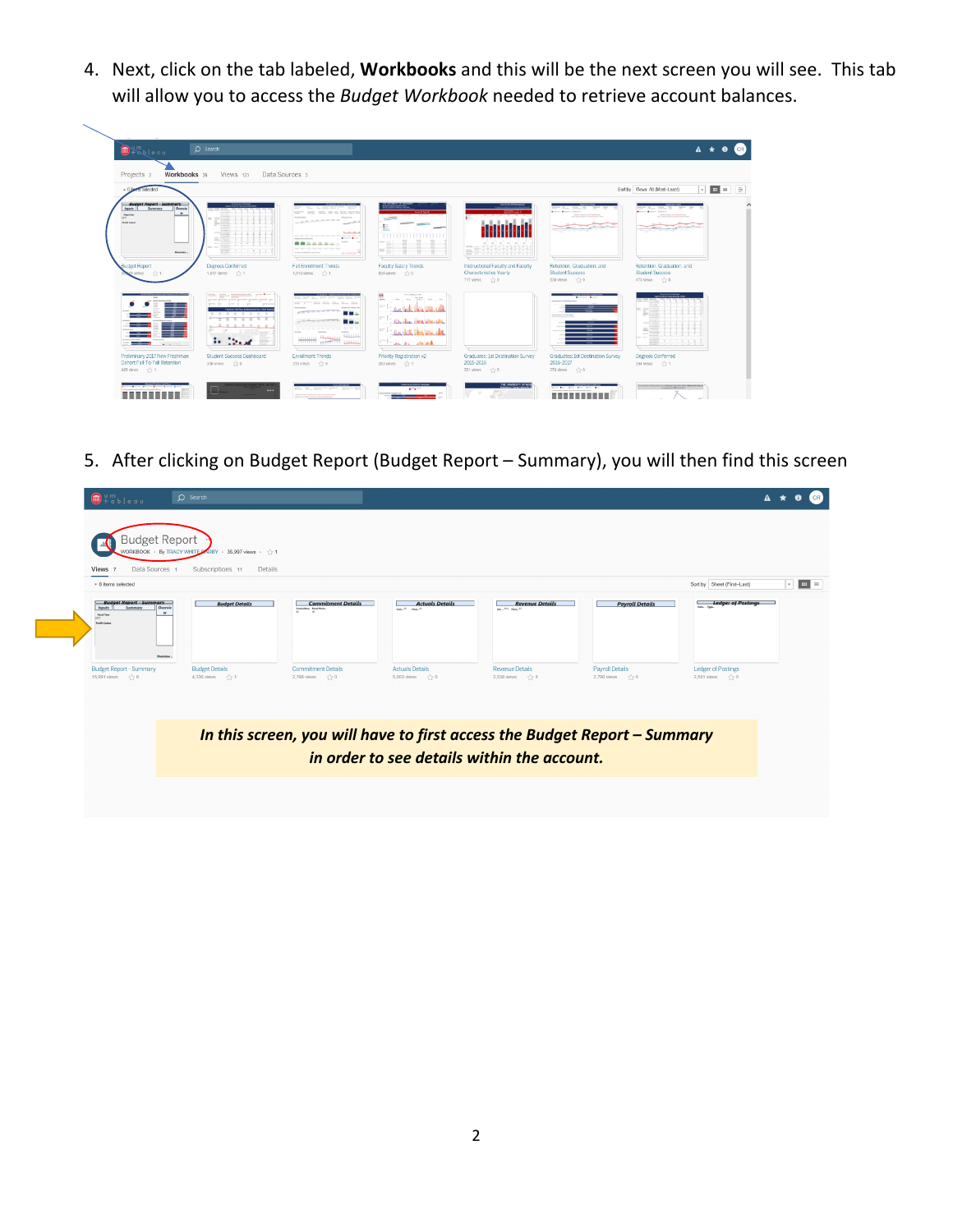6. Next, in order to retrieve the Budget Report and its details, you will need to type in the account number as shown below, click enter or return and your budget report summary will appear.

| $x + 3b$                                                                                                                                                                                       | $O$ Search    |                                                                                                                              | $\Delta$                                                                                                                    |
|------------------------------------------------------------------------------------------------------------------------------------------------------------------------------------------------|---------------|------------------------------------------------------------------------------------------------------------------------------|-----------------------------------------------------------------------------------------------------------------------------|
| $\leftarrow \text{ Undo } \rightarrow \text{Redo} \quad \left  \leftarrow \text{Revert} \quad \right  \underset{\mathcal{O}}{\ominus} \text{Refresh} \quad \bigcap_{\text{III}} \text{ Pause}$ |               | Budget Report - Summary Budget Details Commitment Details Actuals Details Revenue Details Payroll Details Ledger of Postings | * iii View: Original A Alert $\Box^2$ Subscribe $\alpha_0^0$ Share $\Box^1$ Download $\Box^1$ Comments $\Box^2$ Full Screen |
|                                                                                                                                                                                                |               | <b>Budget Report - Summary</b>                                                                                               |                                                                                                                             |
|                                                                                                                                                                                                | <b>Inputs</b> | <b>Summary</b>                                                                                                               | <b>Overview</b>                                                                                                             |
| <b>Fiscal Year</b><br>2019<br><b>Profit Center</b><br>100110389A<br>Account #                                                                                                                  | $+$ $\circ$   | Change the<br><b>Fiscal Year</b>                                                                                             |                                                                                                                             |
|                                                                                                                                                                                                |               |                                                                                                                              | <b>Overview Chart Does Not Include</b>                                                                                      |

7. At the top of the sheet, you will find 6 additional tabs descripting the needed information for this account number entered.

| $\bigcirc$ Search<br>$\bigcirc$ <sup>Um</sup> tableau                                                                                                                                                                                                              |                                                                                                                                        |
|--------------------------------------------------------------------------------------------------------------------------------------------------------------------------------------------------------------------------------------------------------------------|----------------------------------------------------------------------------------------------------------------------------------------|
| $\rightarrow$ Redo $\leftarrow$ Revert $\begin{bmatrix} 0 \\ 0 \end{bmatrix}$ Refresh $\begin{bmatrix} 0 \\ 0 \end{bmatrix}$ Pause<br>Budget Report - Summary Budget Details Commitment Details Actuals Details Revenue Details Payroll Details Ledger of Postings | * iii View: Original $\bigcirc$ Alert $\Box^2$ Subscribe $\alpha_0^0$ Share $\Box$ Download $\bigcirc$ Comments $\bigcirc$ Full Screen |
| <b>Budget Report - Summary</b>                                                                                                                                                                                                                                     |                                                                                                                                        |

- Budget Details gives details of what is going in the account (operating and personnel expenses)
- Commitment Details gives items committed (ex: Travel Authorizations) to the account
- Actual Details tells what has actually been charged to the account
- Revenue Details shows monies or funds received (such as transfers or rollover monies)
- Payroll Details gives a breakdown of funds paid during the pay period
- Ledger of Postings shows overall postings to the account
- 8. At present, Grant Accounts are not accessible through Tableau. It is in the process of being added to the system, for those using Analytics.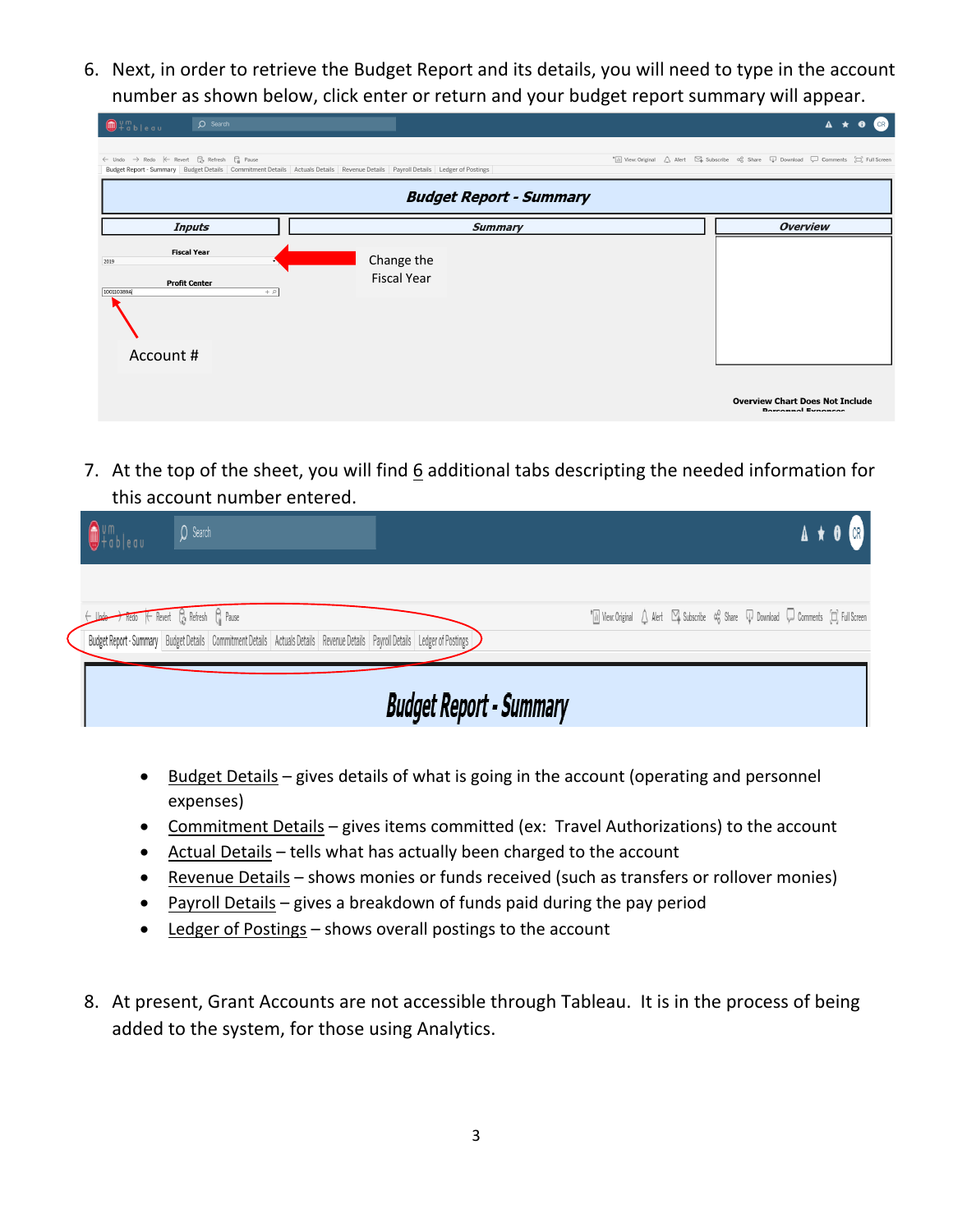# **Downloading and Printing Views**

Below are the options that will display when you choose 'Download'. Depending on the settings for that tab, some options may be grayed out.



# Download Image

Download Image will give you just the image of what you currently see on your screen – if there is data not shown (due to needing to scroll) you will not get this information in the download.

# Download Data

Download Data will create a pop up that gives you the option to download the Summary Data or the Full Data.

## **Summary Data**



The Summary Data download will give you just the data shown in the report, not the details behind the data (i.e. – Document Number)

Clicking on 'Download all rows as text file' will prompt you to Open or Save the file.

| Do you want to open or save Ledger_data.csv (7.59 KB) from tableaudev.olemiss.edu? |  |  |  |
|------------------------------------------------------------------------------------|--|--|--|
| ________                                                                           |  |  |  |

You can choose to save as, or save and open from the drop down on the Save option.

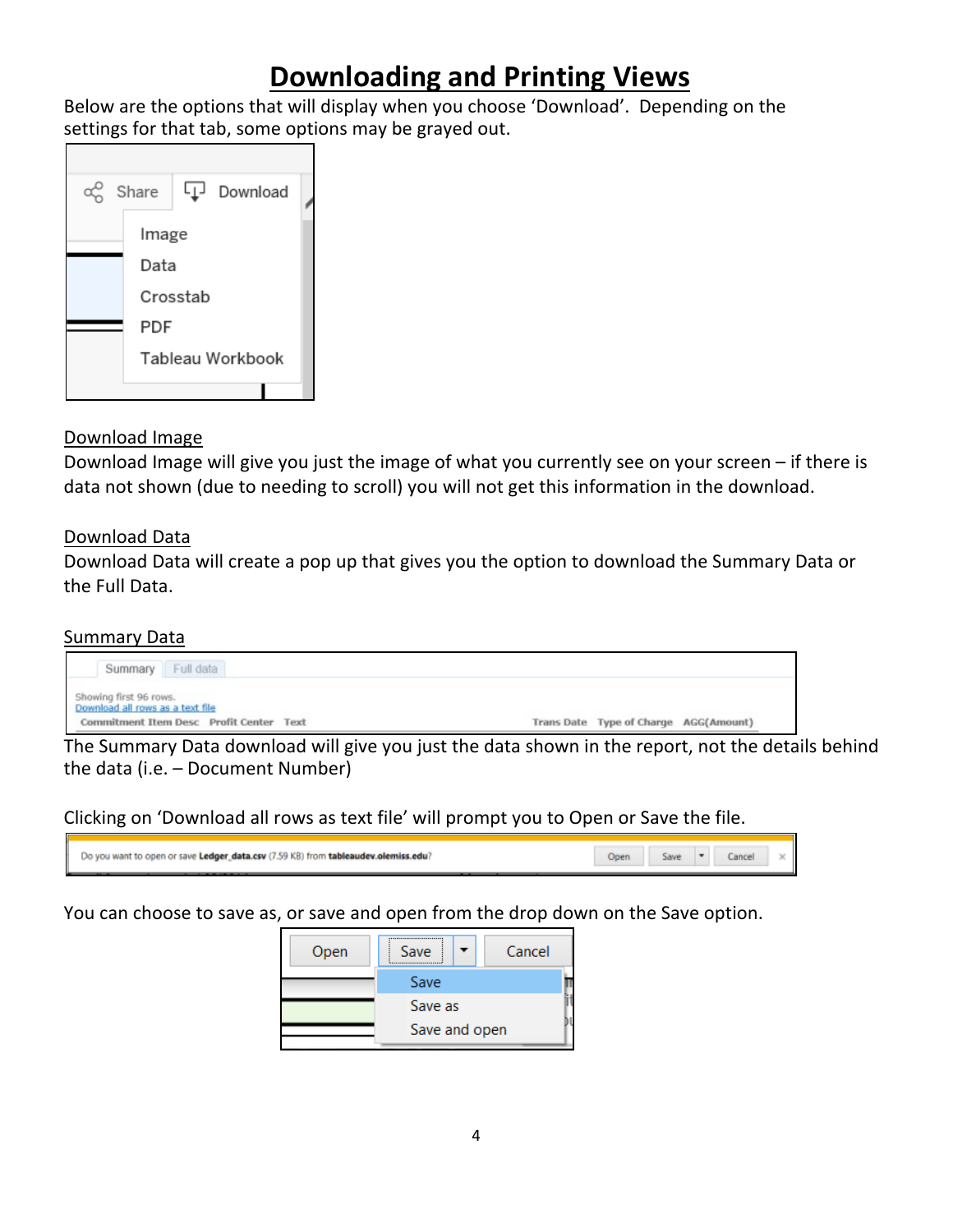Opening the data (or saving and then opening) will open the file in Excel.

|                                                  | Commitme Profit Cent Text |  | Trans Date Type of Ch Amount                     |            |  |
|--------------------------------------------------|---------------------------|--|--------------------------------------------------|------------|--|
|                                                  |                           |  | Equipment 10044300 Latitude 14 ######## Commitme | $-1698$    |  |
| Fringe Ben 100443001 Payroll for ######## Actual |                           |  |                                                  | $-10870.9$ |  |
|                                                  |                           |  |                                                  |            |  |

Full Data

|                                                                                 |         | Summary Full data |                                       |  |  |  |  |
|---------------------------------------------------------------------------------|---------|-------------------|---------------------------------------|--|--|--|--|
| Showing first 200 rows.<br>Download all rows as a text file<br>Show all columns |         |                   |                                       |  |  |  |  |
|                                                                                 | Actuals |                   | Commitment<br><b>Budget</b> Item Desc |  |  |  |  |

The Full Data download will give you the same options as the Summary Download, except you will be able to see all of the details behind the summary records. You can also choose to 'Show all columns' which will show you columns that are included in the data set, but not related to the current tab.

## Download Crosstab

Download Crosstab exports the data as shown on the screen as a .csv file. This is very useful if you want to do filters or a Pivot Table in Excel. Choosing to Download Crosstab will give you the option to Open or Save.

| Do you want to open or save Ledger_crosstab.csv (22.9 KB) from tableaudev.olemiss.edu? | Sawe |  |  |
|----------------------------------------------------------------------------------------|------|--|--|
|                                                                                        |      |  |  |

You can choose to save as, or save and open from the drop down on the Save option.

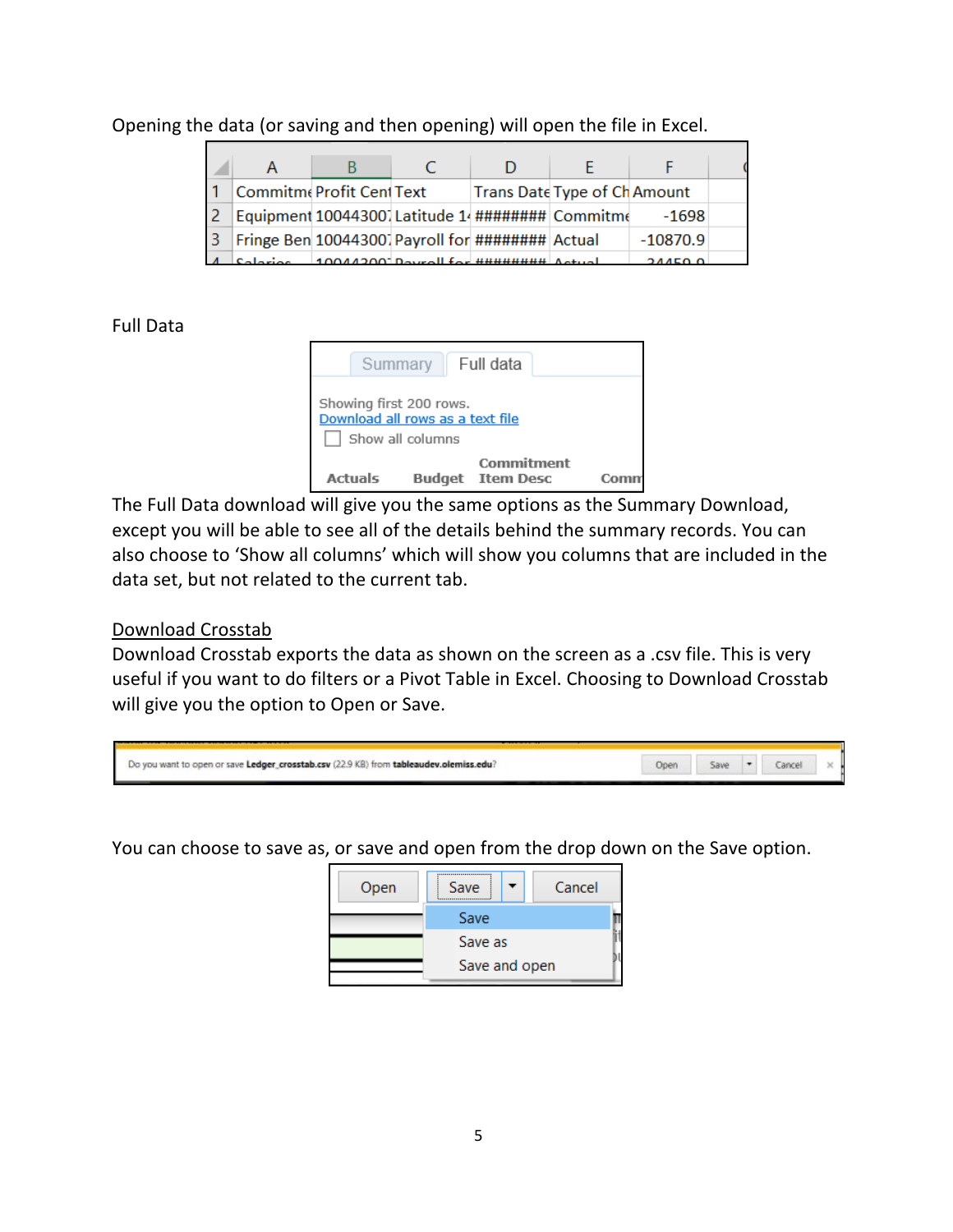Download PDF

Download PDF is similar to Download Image except it allows you to download all sheets in the workbook at one time, specific sheets, or just the active sheet. You will only get what you see on the tab – you will not get any information that would need to be scrolled tosee.

| Download PDF                     |                                                                    |
|----------------------------------|--------------------------------------------------------------------|
| Layout:<br>Portrait<br>Landscape | Paper Size:<br>Letter<br>◡<br>Scaling:<br>At most 1 page wide<br>◡ |
| Content:                         |                                                                    |
| This Dashboard                   | Sheets in Dashboard<br>Sheets in Workbook                          |
| Sheets to Download:              |                                                                    |
|                                  |                                                                    |
| Ledger of Po                     | <b>Download</b><br>Cancel                                          |

# Download Tableau Workbook

| Do you want to open or save Budget Report.twb from tableaudev.olemiss.edu? | Jaun |  |  |
|----------------------------------------------------------------------------|------|--|--|
|                                                                            |      |  |  |

Download Workbook will prompt you to Open or Save a copy of the workbook file. You will need the Tableau Desktop tools in order to open this file.